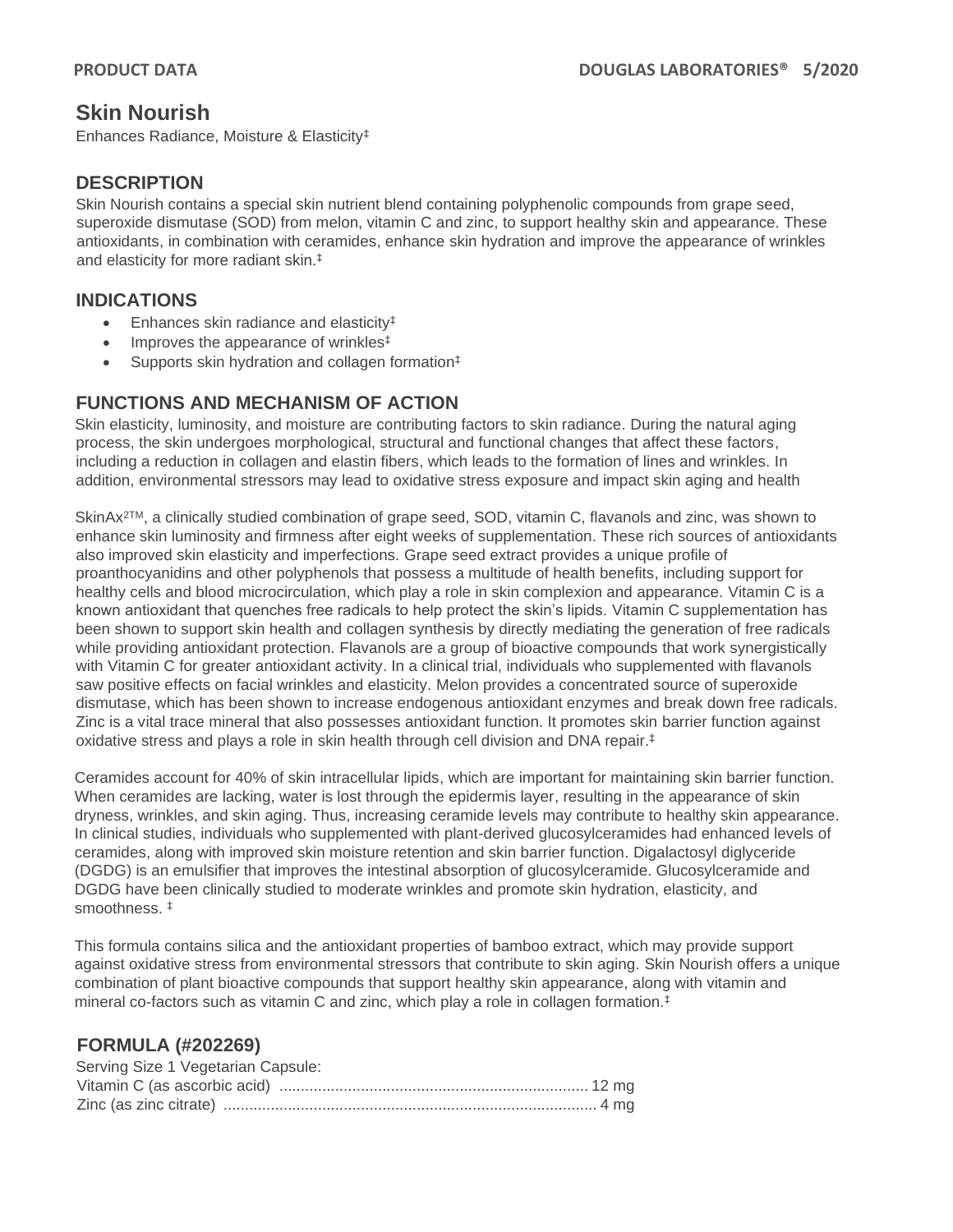| juice concentrate (fruit) (Cucumis melo))         |  |
|---------------------------------------------------|--|
|                                                   |  |
| (ceramide wheat seed extract* (Triticum vulgare), |  |
| standardized to 50% glycosylceramides, 40%        |  |
| digalactosyl diglyceride (DGDG))                  |  |
| arundinacea, exudate/stem, providing 50% silica)  |  |

Other ingredients: Microcrystalline cellulose, hydroxypropyl methylcellulose (capsule), silica, ascorbyl palmitate, vegetable stearate and coating ingredients (ethylcellulose and palm oil)

\*Wheat has been processed to allow Ceramosides™ to meet the FDA requirement for a gluten-free claim.

SkinAx<sup>2™</sup> is a trademark of Activ' Inside. CeramosidesTM is a trademark of EPI France.

# **SUGGESTED USE**

Adults take 1 capsule daily or as directed by a health professional.

#### **WARNING**

If you are pregnant or nursing, or if you are taking prescription medication, consult your health professional before using this product.

#### **STORAGE**

Store in a cool, dry place. Keep out of reach of children.

#### **REFERENCES**

Baret M, Bensimon N, Coronel S, et al. *Skin Res Technol*. 2006 Nov;12(4):254-60. Bielfeldt S, Springmann G, Seise M, et al. *Int J Cosmet Sci*. 2018 Aug;40(4):348-355. Puppels GJ, Caspers PJ, Lucassen GW. United States Patent Application, 2005. US2005/0117150 A1. Trojahn C, Dobos G, Schario M., et al. *Skin Res Technol*. 2015;21,69–75. Haydont V, Bernard BA, Fortunel NO. *Mech Ageing Dev*. 2019;177:150–6. Kohen R. *Biomed Pharmacother*. 1999;53(4):181–192. Choung BY, Byun SJ, Suh JG, Kim TY. *Exp Dermatol*. 2004;13(11):691–699. Dumoulin M, Gaudout D, Lemaire B. *Clin Cosmet Investig Dermatol*. 2016;9:315-324. Zhang H, Liu S, Li L, et al. *Medicine*. 2016;95(33):e4247. Hemmati AA, Foroozan M, Houshmand G, et al. *Glob J Health Sci*. 2014 Oct 29;7(3):52-8. Kaur M, Agarwal C, Agarwal R. *J Nutr*. 2009 Sep;139(9):1806S-12S. Sparavigna A, Tenconi B, De Ponti I, Guglielmini, G. *Cosmetics*. 2014;1:105-116. Baret M, Bensimon N, Coronel S, et al. *Skin Res Technol*. 2006 Nov;12(4):254-60. Pullar J, Carr A, Vissers M. *Nutrients*. 2017; 9(8). pii: E866. Hinek A, Kim HJ, Wang Y, et al. *J Dermatol Sci*. 2014;75(3):173–82. Kishimoto Y, Saito N, Kurita K, et al. *Biochem Biophys Res Commun*. 2013;430(2):579–84. Lee C, Yang H, Kim S, et al. *Int J Cosmet Sci*. 2016;38(4):375-81. Kim M, Yang H, Kim H, et al. *Int J Cosmet Sci*. 2014;36(3):207-12. Yoon HS, Kim JR, Park GY, et al. *J Nutr.* 2016 Jan;146(1):46-50. de Souza RF, De Giovani WF. *Redox Rep*. 2004;9(2):97–104. Tavadyan LA, Minasyan SH. *J Chem Sci*. 2019;131:40. Carillon J, Romain C, Bardy G, et al. *Free Radic Biol Med*. 2013 Dec; 65:254-261. Carillon J, Knabe L, Montalban A, et al. *Mol Nutr Food Res*. 2014 Apr; 58(4):842-50.